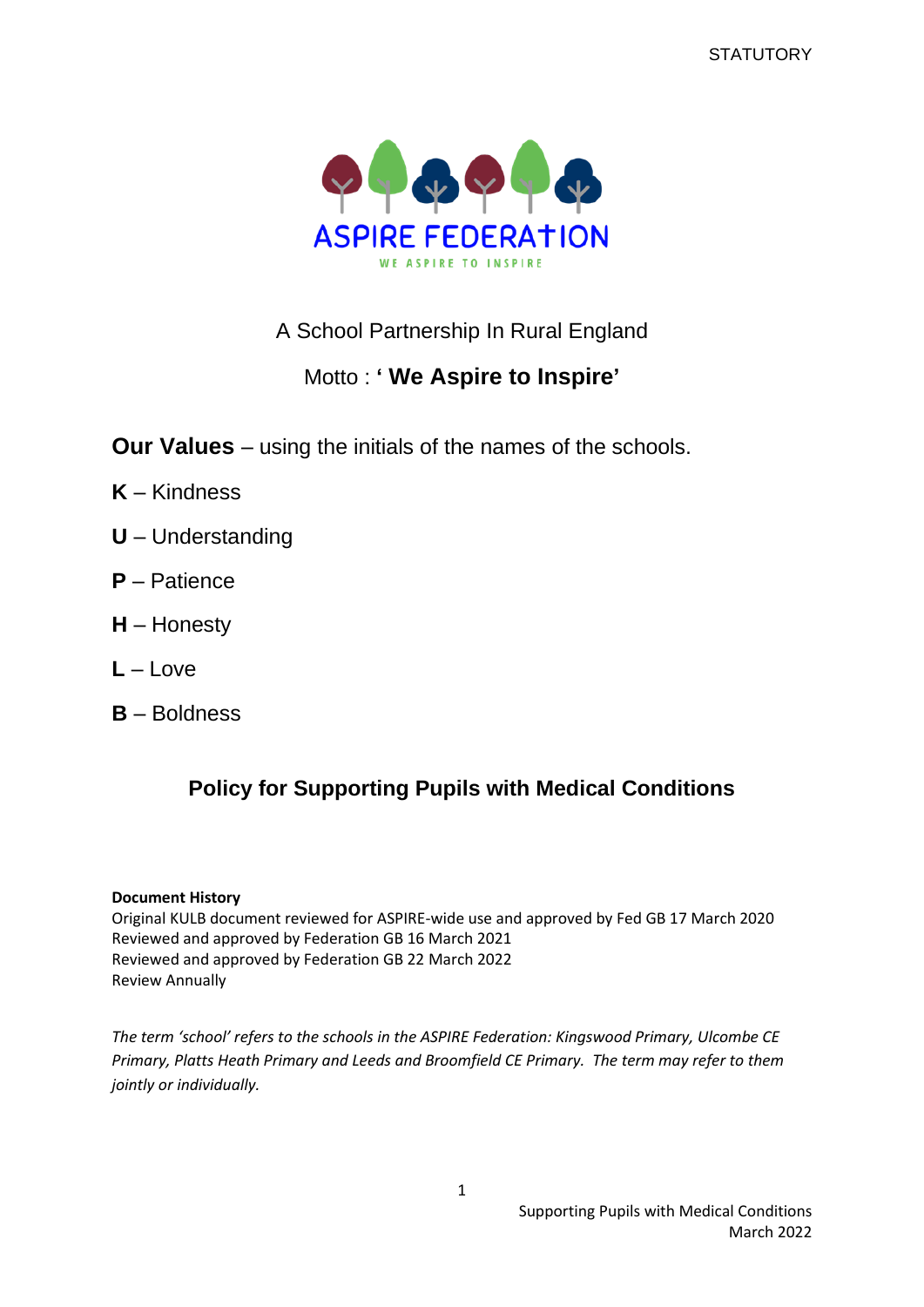At our two Church of England schools this policy will be delivered through strong links made to our Christian values:

#### **Leeds & Broomfield Church of England Primary School**

At Leeds & Broomfield we build strong foundations for all; to learn, flourish and fill their hearts with God's love. Everyone is important, valued and needed to make L&B grow. We give a quality all round nurturing education which develops the whole child; If the rain came we would not fall.

"*As many hands build a house, so many hearts make a school."*

*(Matthew Ch 7 24-27)*

#### **RESPECT RESILIENCE EMPATHY CURIOSITY HONESTY**

Our school Christian Values support the development of the children and all within the school and local community, giving the children and staff a positive outward looking view. The pupils and staff support and help each other and the local community enabling all to flourish.

We have explored the story of Matthew (Ch 7 24-27) showing curiosity, and the children felt empathy for the builder of the house on the sand, but said they must be resilient to try again. Jesus was honest with his followers and people followed and trusted him. The story continues showing how Jesus respected all and everyone who wanted to listen and learn could – no one was turned away. This high level of inclusion and respect is what makes Leeds and Broomfield a great school community to be part of 'many hearts make a school'.

#### **Ulcombe Church of England Primary School**

"*Unity and diversity in the body – one body, many members."*

*(Corinthians Ch 12 12-27)*

**HOPE RESPECT ENDURANCE TRUST**

At Ulcombe Church of England Primary School endurance plays an important role in both our social learning and cultural ethos, where children aspire to be the best they can be. Diversity is the key to our curriculum and opportunities to progress and succeed both academically and as individuals are provided – many members working in unity with respect for each other. Hope is at the heart of our school community and is explicitly shown by both children and adults in our school, regardless of where the path of life leads them. Through God's love and trust each individual learns the skills important for them but also adds value to the community as a whole.

We are Ulcombe Church of England Primary School and each one of us is a part of it!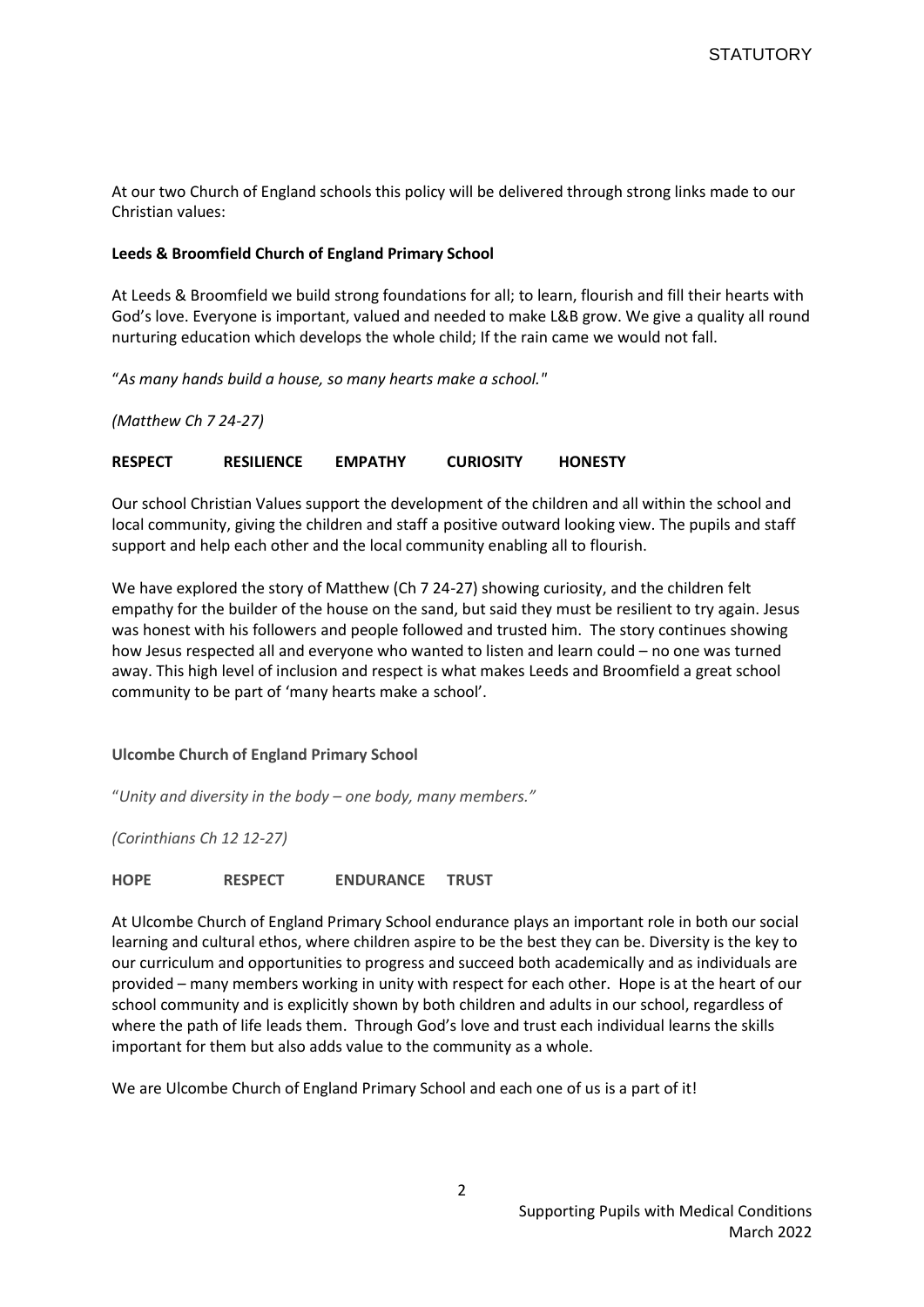# Contents

| Procedure to be followed when notification is received that a pupil has a medical condition5 |  |
|----------------------------------------------------------------------------------------------|--|
|                                                                                              |  |
|                                                                                              |  |
|                                                                                              |  |
|                                                                                              |  |
|                                                                                              |  |
|                                                                                              |  |
|                                                                                              |  |
|                                                                                              |  |
|                                                                                              |  |
|                                                                                              |  |
|                                                                                              |  |
| Annex A: Flow Chart for developing Individual Healthcare Plans (IHPs)  10                    |  |
|                                                                                              |  |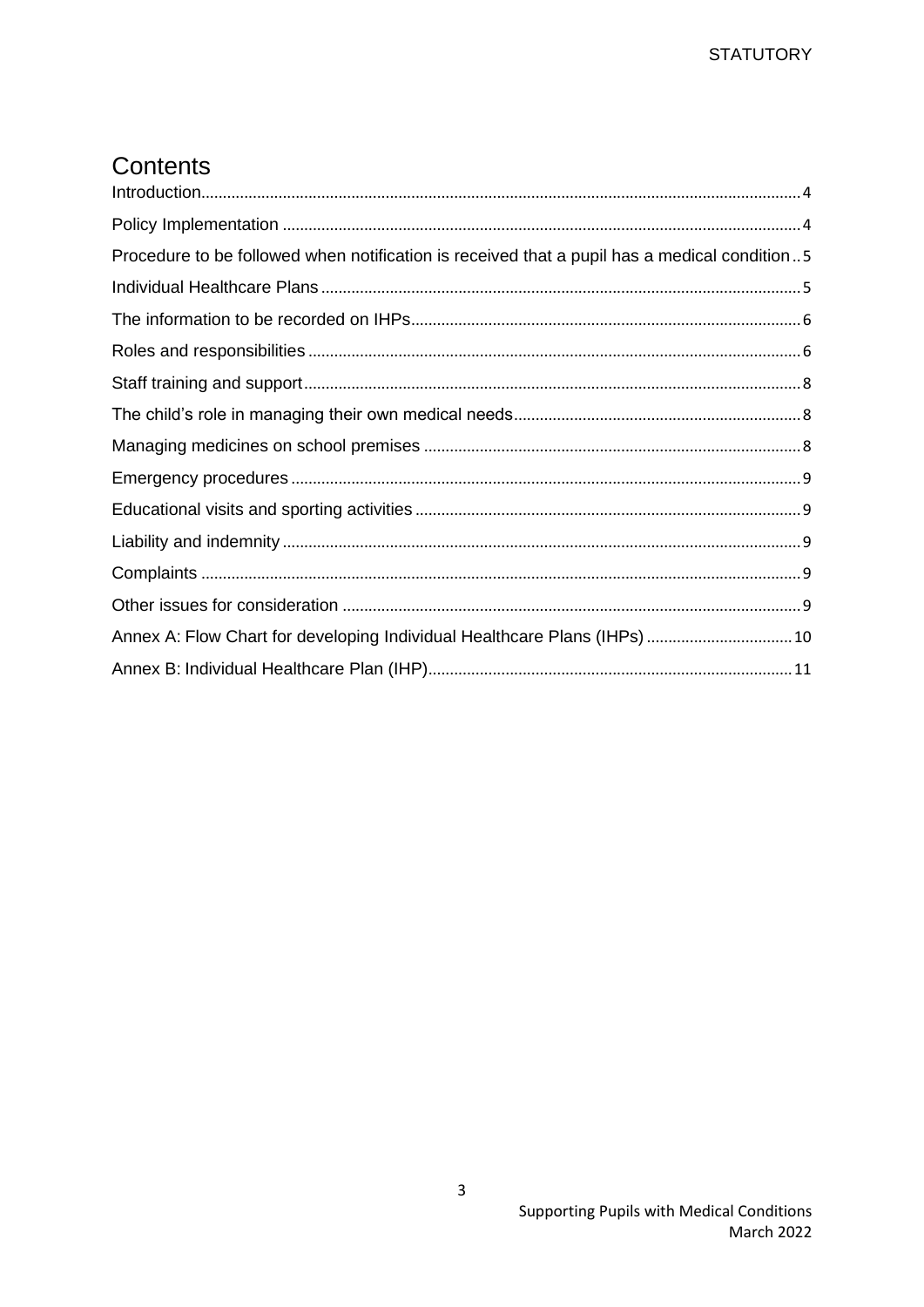### **Policy for Supporting Pupils at School with Medical Conditions**

### <span id="page-3-0"></span>**Introduction**

Across ASPIRE, children with medical conditions, in terms of both physical and mental health, will be properly supported in school so that they can:

- $\triangleright$  play a full and active role in school life
- $\triangleright$  remain as healthy as possible
- $\triangleright$  achieve their academic potential
- $\triangleright$  access and enjoy the same opportunities at school as any other child.

We recognise that pupils with long-term and complex medical conditions may require ongoing support, medicines or care while at school to help them to manage their condition and keep them well. Others may require monitoring and interventions in emergency circumstances. We recognise that each child's needs are individual and may change over time.

Their medical condition may result in extended absence from school. The school will make every effort to minimise the impact on a child's educational attainment and support his or her emotional and general well-being, including any necessary reintegration programmes. Sometimes it may be necessary for the school to work flexibly, and may, for example, involve a combination of attendance at school and alternative provision.

The school recognises that some children who require support with their medical conditions may also have special educational needs and may have a Statement or Education, Health and Care Plan (EHCP). We will work together with other schools, health professionals, support services, and the Local Authority.

The admission to school is conducted by Kent County Council. No child with a medical condition will be denied admission on the grounds that arrangements for his or her medical condition have not been made. In line with the school's safeguarding duties, the school does not have to accept a child in school at times where it would be detrimental to the health of that child or others to do so, e.g. where a hospital has advised a child to remain at home but the parent chooses to send them to school.

Across ASPIRE, we will have due regard to the following documents in line with this policy:

- ❖ Department for Education's statutory guidance, 'Supporting pupils at school with medical conditions', April 2014 (This statutory guidance also refers to other specific laws.)
- ❖ Children and Families Act 2014 (Section 100)
- ❖ Equality Act 2010
- ❖ Special Educational Needs Code of Practice
- ❖ Other school policies, such as Child Protection, Equal Opportunities, Administering Medicines and Special Educational Needs.

### <span id="page-3-1"></span>**Policy Implementation**

- The Executive Headteacher/Head of School will ensure that sufficient staff are suitably trained
- All relevant staff will be made aware of the child's condition
- Cover arrangements will be put in place to cover for staff absence, to ensure that someone is always available
- **EXEC** Supply teachers will be briefed
- Risk assessments will be put in place for educational visits, and other school activities outside the normal timetable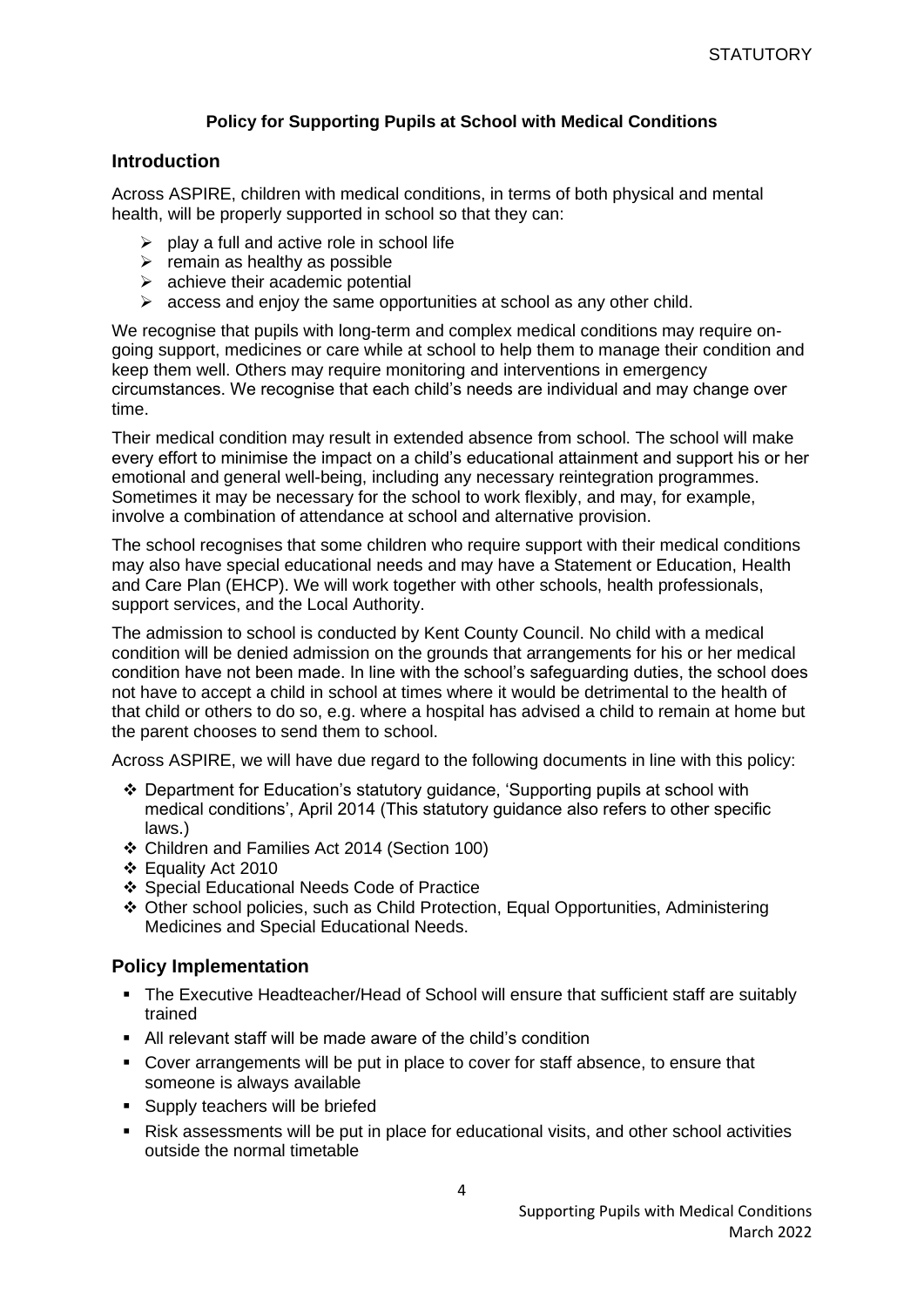■ Individual healthcare plans will be monitored frequently

### <span id="page-4-0"></span>**Procedure to be followed when notification is received that a pupil has a medical condition**

The school, in consultation with all relevant stakeholders including parents, will:

- Provide support to pupils where it is judged by professionals that there is likely to be a medical condition. Where evidence conflicts, some degree of challenge may be necessary to ensure that the right support can be put into place.
- Put arrangements into place in time for the start of the new school term if it is a child starting at the school.
- In other cases, such as a new diagnosis or children moving to a new school mid-term, every effort will be made to ensure that arrangements are in place within two weeks.
- **Ensure that arrangements are put into place to cover transition from another setting,** upon being notified that a child is coming into school with a medical condition. These may vary from child to child, according to existing Health Care Plans.
- **E** Ensure that arrangements are implemented following reintegration into the school or when the needs of a child change.
- Any staff training needs are identified and met.

#### <span id="page-4-1"></span>**Individual Healthcare Plans**

The purpose of IHPs is to provide clarity about what needs to be done, when and by whom. They are particularly essential in cases where conditions fluctuate or where there is a high risk that emergency intervention will be needed. IHPs are devised with the child's best interests in mind, ensuring that an assessment of risk to the child's education, health and social well-being is managed minimising disruption.

IHPs, and their review, may be initiated, in consultation with the parent, by a member of school staff or a healthcare professional involved in providing care for the child. Plans will be drawn up in partnership between the school, parents, and relevant healthcare professionals, e.g. Specialist or community nurse. Wherever possible, the child will also be involved in the process. Partners should agree who will take the lead in writing the plan, but responsibility for ensuring the plan is finalised and implemented rests with the school.

Across ASPIRE the IHP will be completed by the school SENCo and monitored in conjunction with the Head of School

The IHP is a confidential document and the level of detail will depend on the complexity of the child's condition and the degree of support needed. Where a child has a special educational need, but does not have a Statement or EHCP, their special educational needs will be mentioned in their IHP. If they have an EHCP, the IHP will be linked to it, including at review times.

The IHPs are reviewed at least annually, or earlier if evidence is presented that the child's needs have changed or there are arising difficulties. However, not all children with a medical condition will require an IHP. The school, healthcare professionals and parents should agree, based on evidence, when a healthcare plan would be inappropriate or disproportionate. If consensus cannot be reached, the Head of School will take the final view.

A flow chart for agreeing an IHP is provided in Annex A.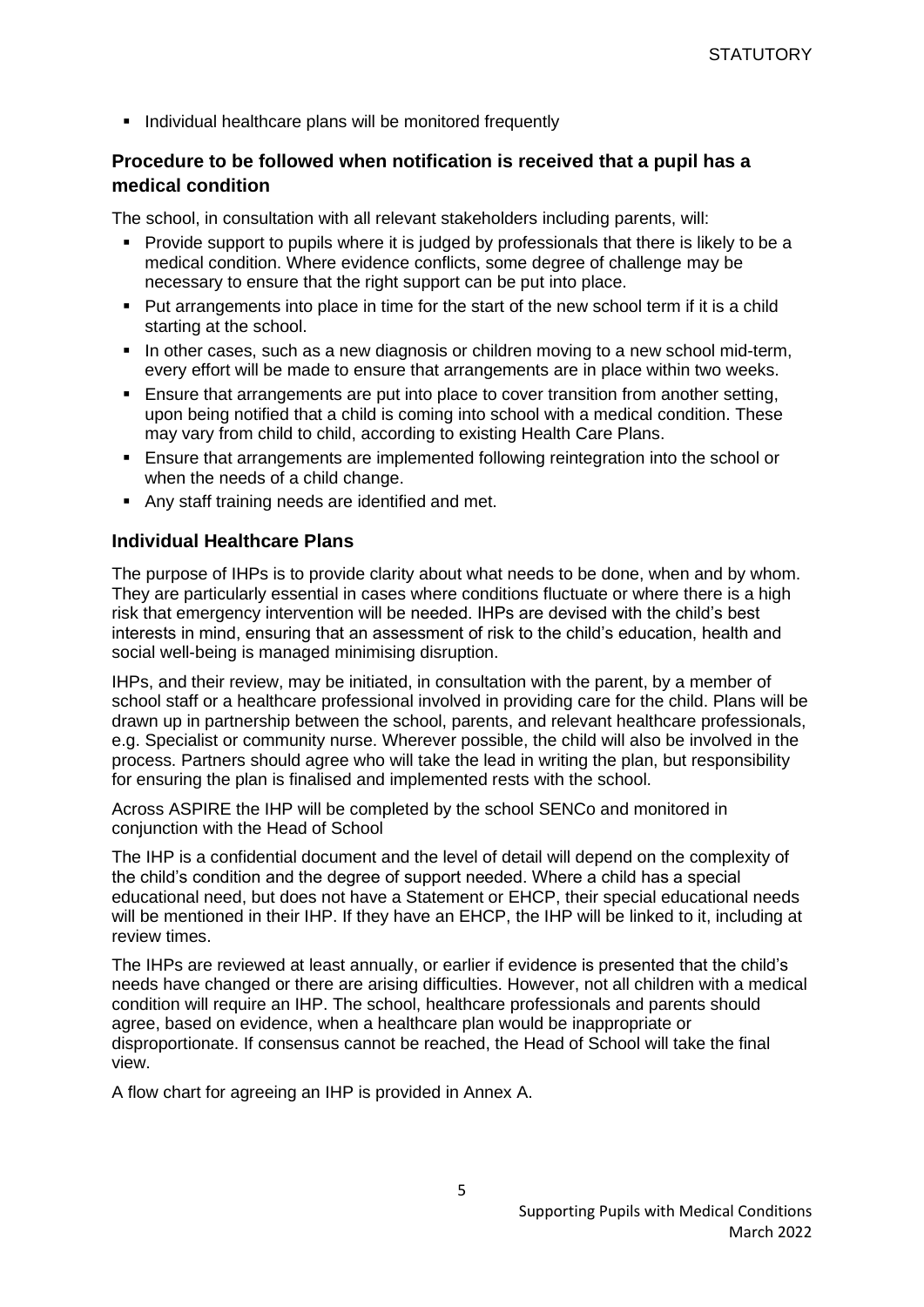### <span id="page-5-0"></span>**The information to be recorded on IHPs**

When deciding on the information to be recorded on individual healthcare plans, the following will be considered:

- the medical condition, its triggers, signs, symptoms and treatments;
- the pupil's resulting needs, including medication (dose, side-effects and storage) and other treatments, time, facilities, equipment, testing, access to food and drink where this is used to manage their condition, dietary requirements and environmental issues e.g. crowded corridors
- $\blacksquare$  specific support for the pupil's educational, social and emotional needs  $-$  for example, exams, use of rest periods or additional support in catching up with lessons, counselling sessions the level of support needed, including in emergencies. If a child is self managing their medication, this should be clearly stated with appropriate arrangements for monitoring
- who will provide the support, their training needs, expectations of their role and confirmation of proficiency to provide support for the child's medical condition from a healthcare professional; and cover arrangements for when they are unavailable.
- who in the school needs to be aware of the child's condition and the support required.
- **EX arrangements for written permission from parents and the head of school for medication** to be administered by a member of staff, or self-administered by the pupil during school hours.
- separate arrangements or procedures required for school trips or other school activities outside of the normal school timetable that will ensure the child can participate, e.g. risk assessments where confidentiality issues are raised by the parent or child, the designated individuals to be entrusted with information about the child's condition
- **•** what to do in an emergency, including whom to contact, and contingency arrangements. (Some children may have an emergency healthcare plan prepared by their lead clinician that could be used to inform the development of their IHP)

A record form for agreeing an IHP is provided in Annex B (although health professionals may wish to provide their own form).

#### <span id="page-5-1"></span>**Roles and responsibilities**

Supporting a child with a medical condition during school hours is not the sole responsibility of one person. The school will work collaboratively, both with staff within the organisation and with outside agencies, as the circumstances of each child dictate.

#### **1. Governing Body**

The Governing Body will ensure that:

- pupils in school with medical conditions are supported
- a policy is developed, implemented and monitored
- staff receive suitable training and that they are competent before they take on the responsibility to support children with medical conditions

#### **2. Executive Headteacher/Head of School**

The Executive Headteacher/Head of School will ensure that:

- the Supporting Pupils with Medical Conditions Policy is developed and effectively implemented with partners.
- all staff are aware of the policy and that they understand their role in implementing the policy.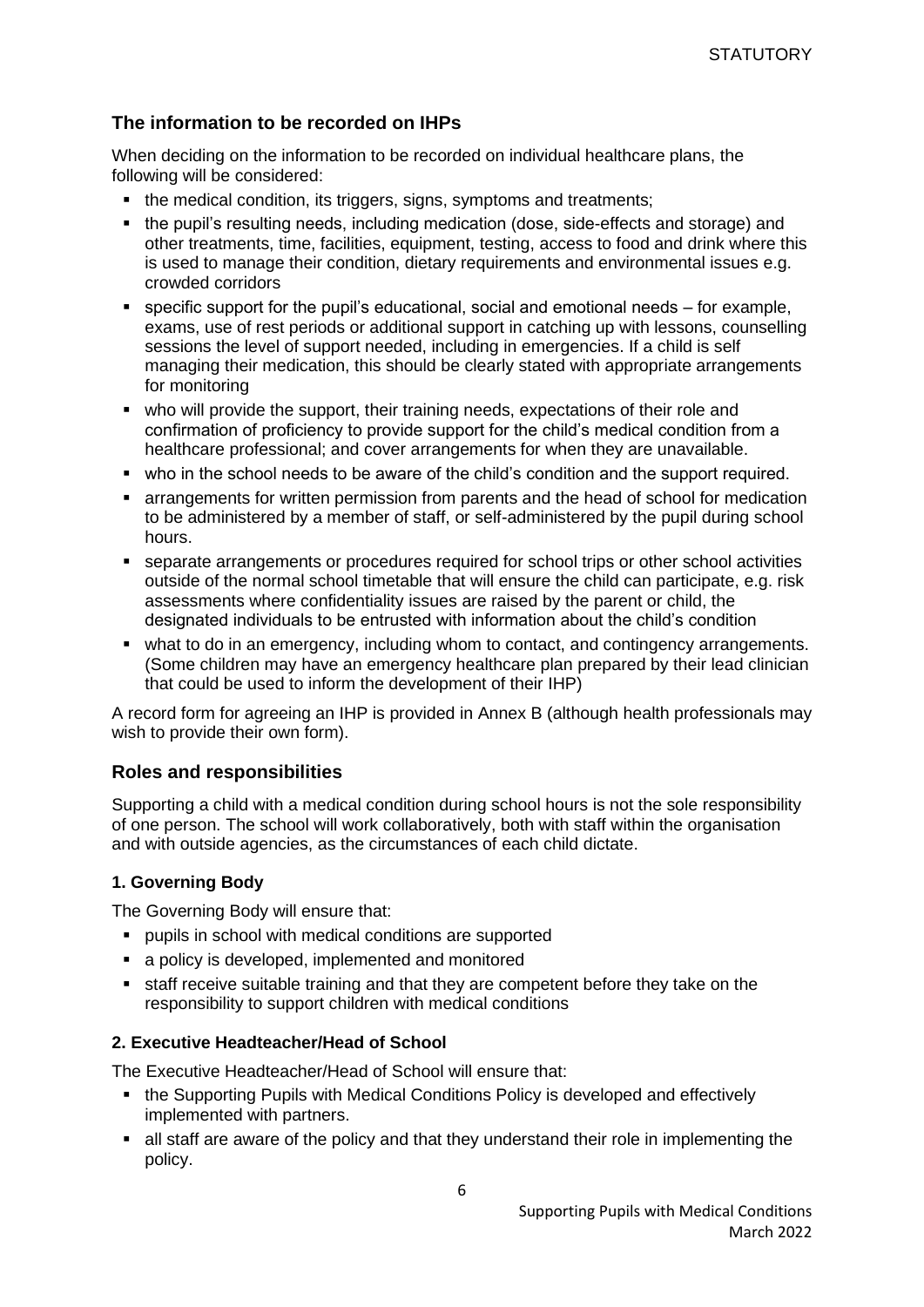- all staff who need to know are aware of a child's condition.
- **EX sufficient trained numbers of staff are available to implement the policy and deliver** against all the IHPs, including in contingency and emergency situations.
- the development of IHPs is carried out.
- all staff are appropriately insured to support pupils in this way.
- liaison with the school nurse is carried out in respect of a child who has a medical condition, including in cases where the situation has not yet been brought to the attention of the school nursing service.

#### **3. School Staff**

Any member of the school staff may be asked to provide support to pupils with medical conditions, including the administration of medicines, although they cannot be required to do so.

Although administering medicines is not part of a teachers' professional duties, they should take into account the needs of pupils with medical conditions they teach.

Any member of school staff should know what to do and respond accordingly when they become aware that a pupil with a medical condition needs help.

#### **4. School Nurses**

They should notify school when a child has been identified as having a medical condition which will require support in school

They can support staff on implementing a child's IHP and provide advice and liaison e.g. training

They can liaise with lead clinicians on appropriate support

#### **5. Other healthcare professionals, including GPs and paediatricians**

They should notify the school nurse when a child has been identified as having a medical condition that will require support at school

They can advise on IHPs

#### **6. Pupils**

Pupils with medical conditions may be best placed to provide information about how their condition affects them

They should be involved in discussions about their medical support needs and contribute as much as possible to the development of their IHP.

They should comply with their IHP

Other children will often be sensitive to the needs of those with medical conditions

#### **7. Parents**

Parents should provide the school with sufficient and up-to-date information about their child's medical needs

They may, in some cases, be the first to notify the school that their child has a medical condition

They will be involved in the development and review of their child's IHP

They should carry out the action they have agreed to as part of its implementation, e.g. provide medicines and equipment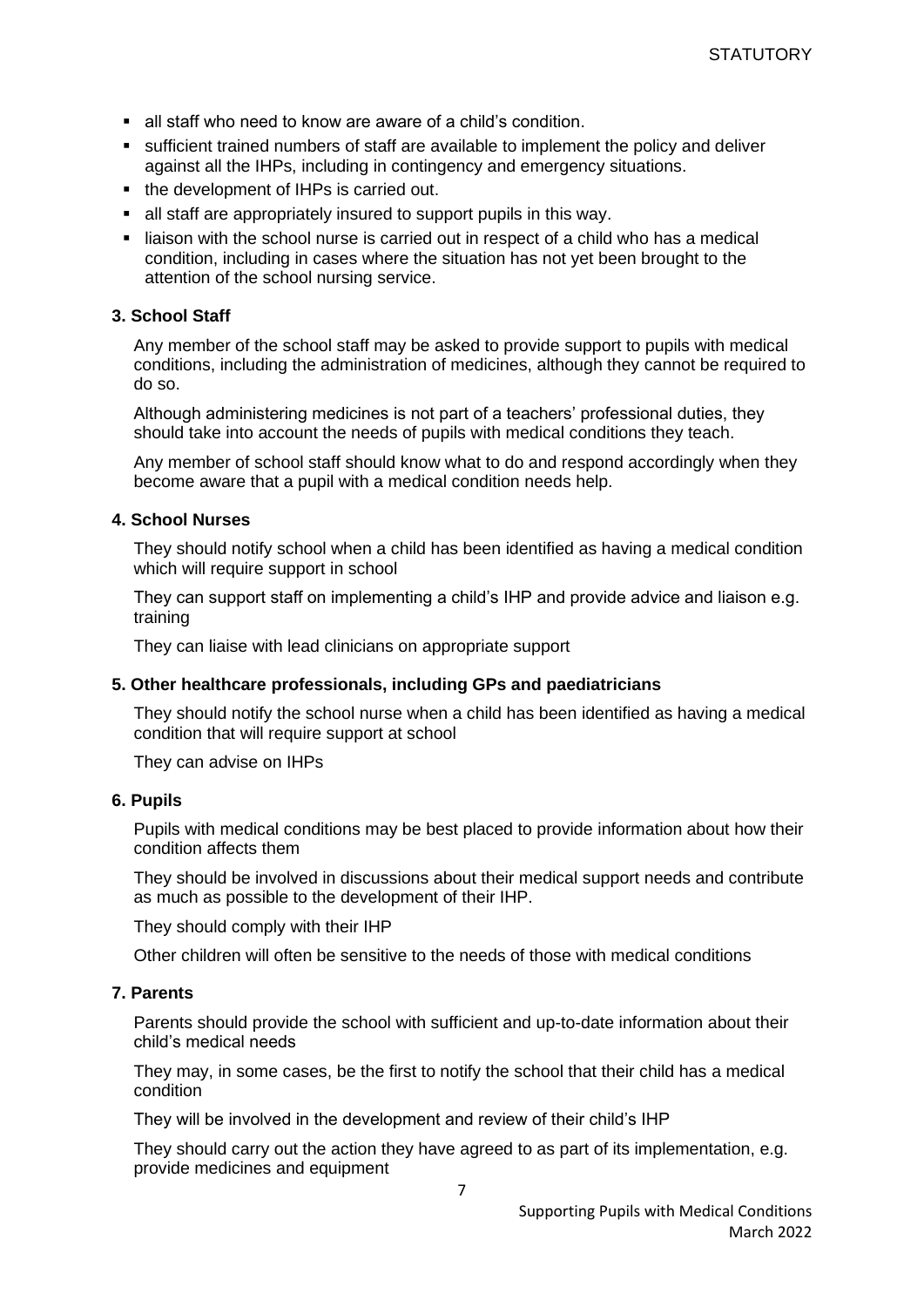They should ensure they or another nominated adult are contactable at all times

#### **8. Local Authority**

The Local Authority:

- has a duty to commission a school nurse service to this school
- should provide support, advice and guidance, including suitable training for school staff
- work with schools to support pupils to attend full time
- provide alternative arrangements for education if a child cannot attend school because of their health needs *(when it is clear that a child will be away from school for 15 or more days, whether consecutive or cumulative across the school year)*

#### **9. Providers of Health Services, Clinical Commissioning Groups**

All of these agencies should co-operate with schools that are supporting children with a medical condition (e.g. information, advice, training).

#### <span id="page-7-0"></span>**Staff training and support**

- All members of staff providing support to a child with medical needs will have been trained beforehand so that they are competent and have confidence in their ability
- Only the trained staff will be able to give prescription medicines or undertake health care procedures
- It must be noted that a First Aid certificate alone will not suffice for training to support children with medical conditions
- The type of training, and frequency of refresher training, will be determined by the child's medical condition and the staff's existing knowledge
- The relevant healthcare professional will normally lead on identifying and agreeing with the school, the type and level of training required and how this can be obtained.
- Parents can provide advice but they will not be the sole trainer
- Staff who provide support to pupils with medical conditions will be included in meetings where this is discussed.
- All staff will be made aware of children with an IHP and who the trained staff are

The Supporting Pupils with Medical Conditions Policy will be subject to whole staff consultation as part of the draft, and subsequent reviews. All members of staff will be informed of it and it will be included in the induction arrangements for new staff to the school.

#### <span id="page-7-1"></span>**The child's role in managing their own medical needs**

- Children who require medication or other procedures will be supervised in administering them or receive them from a relevant member of staff. If a child refuses to take medicine or carry out a medical procedure, staff will not force him or her to do so, but follow the procedure agreed in the IHP.
- Parents will be informed so that alternative options can be considered.

### <span id="page-7-2"></span>**Managing medicines on school premises**

- If a controlled drug has been prescribed, it will be kept securely and stored in a nonportable container. Named staff only will have access to such medication so that it can be administered to the specific child
- Any side effects of the medication to be administered will be noted and parents informed
- When no longer required, medicines will be returned to the parent to arrange for safe disposal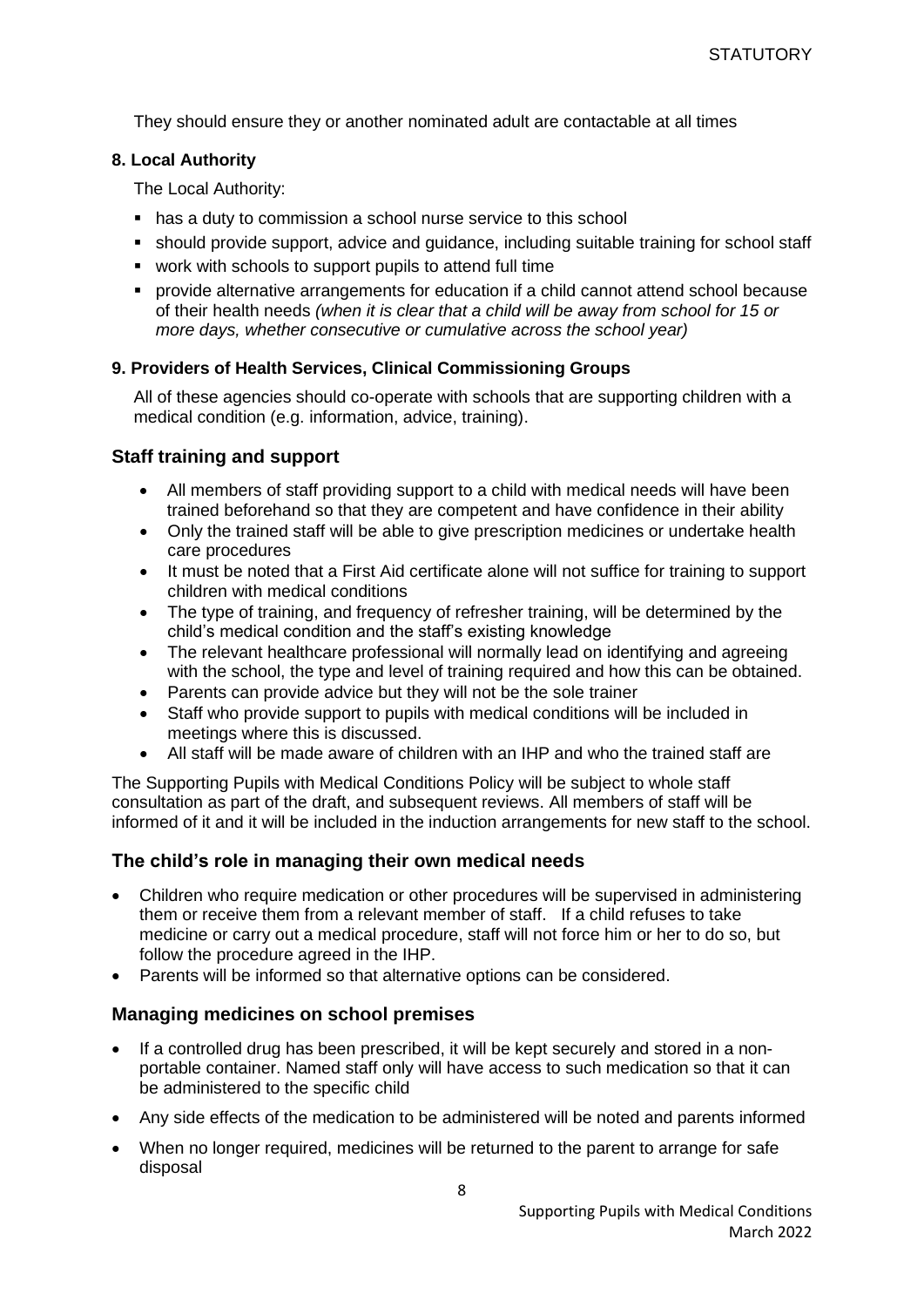<span id="page-8-0"></span>*Please also refer to the ASPIRE Policy for the Administration of Medicines.*

#### **Emergency procedures**

- A child's IHP will clearly define what constitutes an emergency and the action to be taken, including ensuring that all relevant staff are aware of emergency symptoms and procedures
- It may be necessary to inform other pupils in general terms so that they can inform a member of staff immediately if they think help is needed
- If a child is taken to hospital, staff should stay with the child until the parent arrives, or accompany a child taken to hospital by ambulance
- Accurate information about the child will be provided to the emergency services at the call out stage, during any first response stage, or subsequent moving on to hospital

### <span id="page-8-1"></span>**Educational visits and sporting activities**

- The school will consider how a child's medical condition will impact on their participation. We will encourage all children to participate according to their ability and make any necessary reasonable adjustments, unless evidence from a clinician, such as a GP, states that this is not possible
- The school will consider what reasonable adjustments may need to be made after carrying out a risk assessment so that planning arrangements take account of any steps needed to ensure that children with medical conditions are included. This will require consultation with parents and pupils and advice from the relevant healthcare professional to ensure that pupils can participate safely.

### <span id="page-8-2"></span>**Liability and indemnity**

Each Governing Body ensures that appropriate insurance is in place and that it reflects the level of risk. The insurance covers staff providing support to pupils with medical conditions, with administration of medication and any necessary health care procedures. Any requirement of the insurance company, e.g. training for staff, will be complied with.

### <span id="page-8-3"></span>**Complaints**

Parents who are dissatisfied with the support provided should discuss their concerns directly with the school. If, for whatever reason, this does not resolve the issue, they should make a formal complaint via the school's complaints procedure.

#### <span id="page-8-4"></span>**Other issues for consideration**

- The school has a number of trained First Aiders amongst the staff. Where they have been trained in CPR, consideration may be given to the purchase of a defibrillator in the future.
- The school will consider having asthma inhalers for emergency use once the regulations are changed by the Department for Health.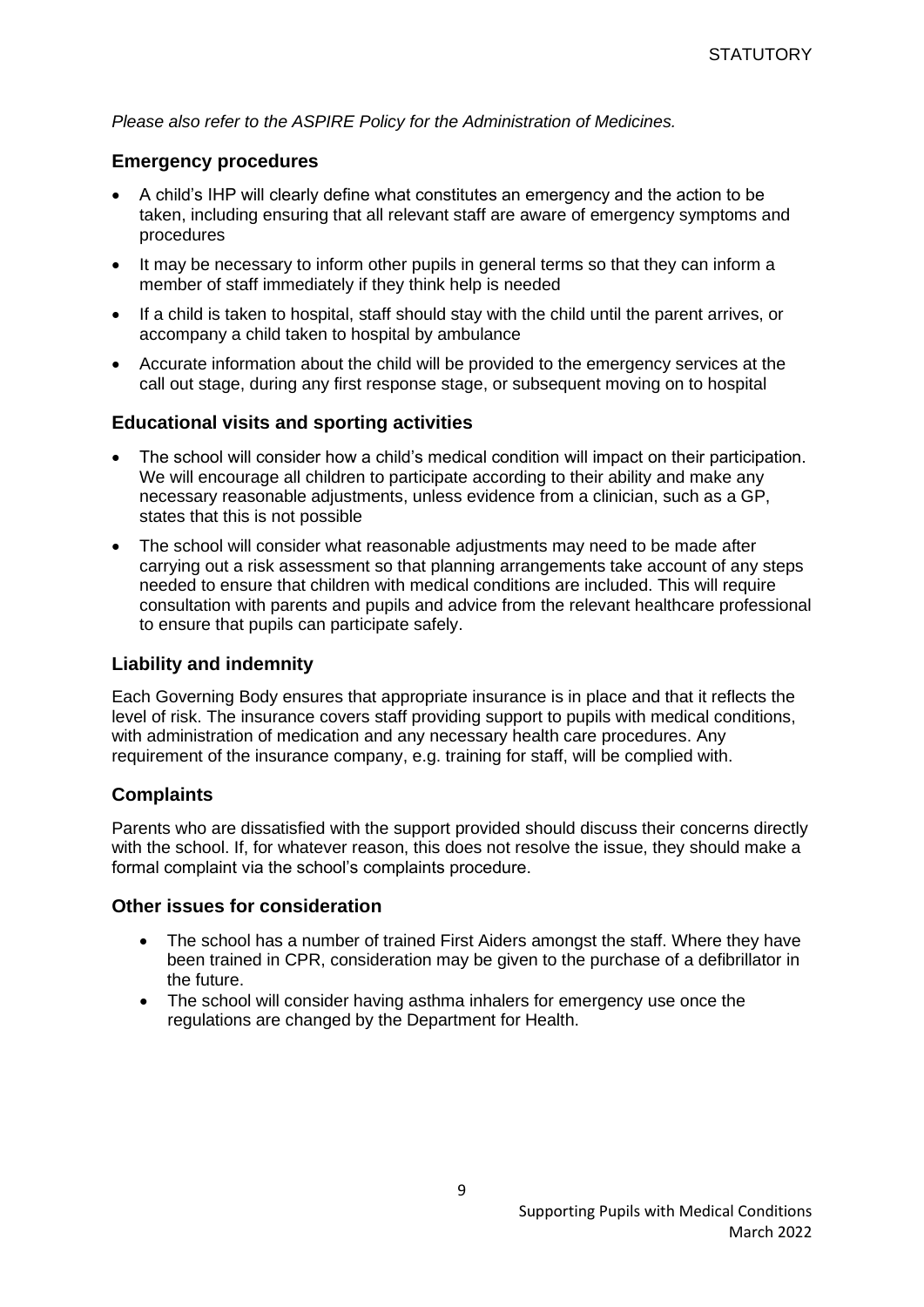### <span id="page-9-0"></span>**Annex A**

### **Flow Chart for developing Individual Healthcare Plans (IHPs)** (*from DfE Guidance*)

Parent or healthcare professional informs school that child has been newly diagnosed, or is due to attend new school, or is due to return to school after a long-term absence, or that needs have changed. ↓ Head of School and/or SENCO co-ordinates meeting to discuss child's medical support needs; and identifies members of school staff who will provide support to pupil ↓ Meeting to discuss and agree on need of IHP to include key school staff, child (where appropriate), parent, a relevant healthcare professional and other medical/health clinicians as appropriate (or to consider written evidence provided by them). **NB A healthcare professional must attend.** ↓ Develop IHP in partnership – agree who leads on writing it. Input from healthcare professional must be provided. ↓ School staff training needs identified. Resources, including accommodation requirements, are identified. ↓ Healthcare professional commissions/delivers training and staff signed-off as competent. Review date agreed. ↓ IHP implemented and circulated to all relevant staff. ↓ IHP reviewed annually or when condition changes. Parent or healthcare professional to initiate.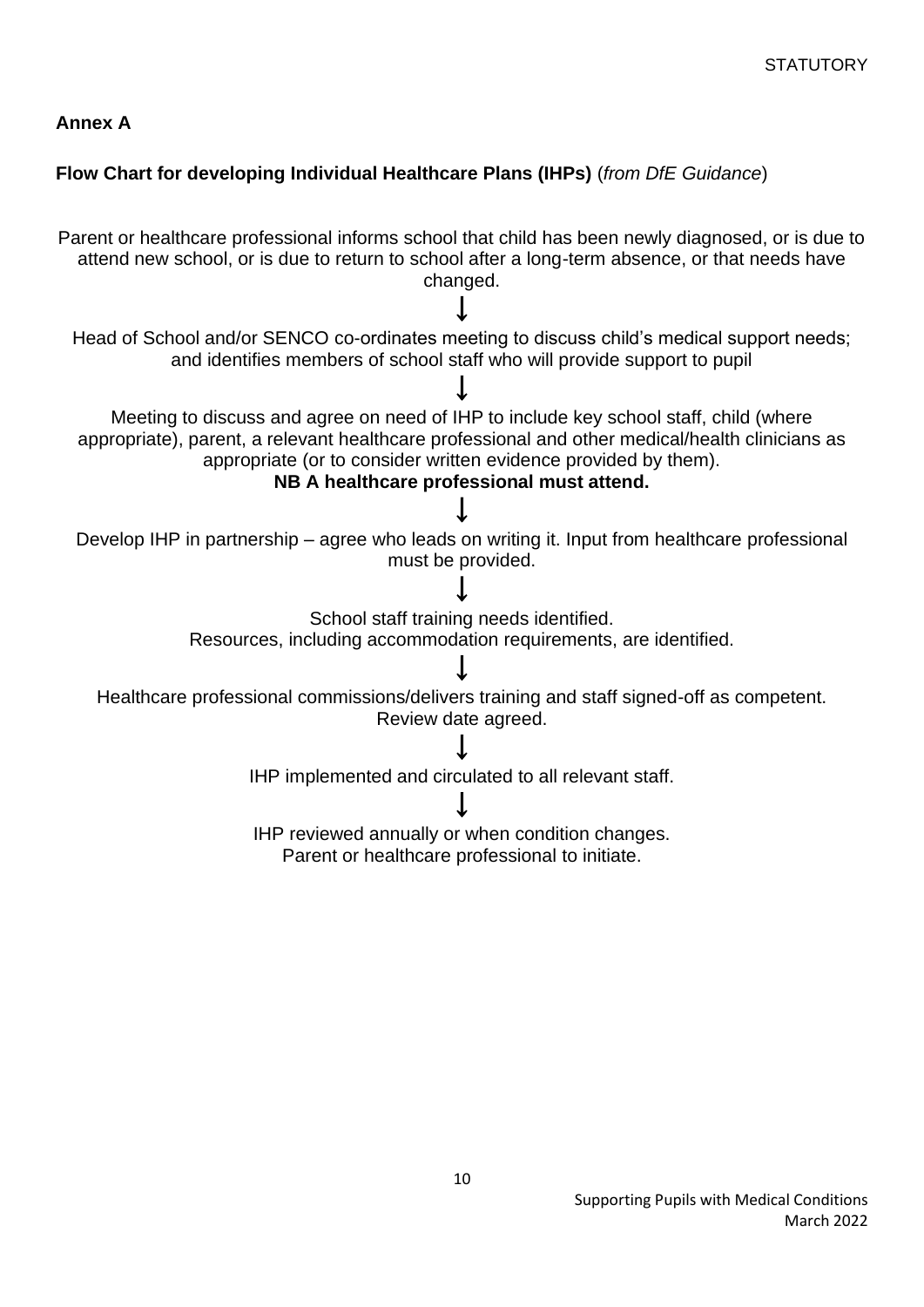### <span id="page-10-0"></span>**Annex B**

# **Kingswood Primary School Ulcombe CE Primary School Leeds and Broomfield CE Primary School Individual Healthcare Plan (IHP)**

| <b>Child's Details</b>                    |
|-------------------------------------------|
| Child's name                              |
|                                           |
| Date of birth                             |
|                                           |
| Year Group & class teacher                |
| Child's address                           |
|                                           |
|                                           |
|                                           |
| Medical diagnosis or condition            |
|                                           |
|                                           |
| <b>Family Contact Information</b><br>Name |
|                                           |
| Relationship to child                     |
|                                           |
|                                           |
| <b>Contact Phone numbers</b>              |
|                                           |
| 1:Name                                    |
| Relationship to child                     |
|                                           |
| <b>Contact Phone numbers</b>              |
|                                           |
|                                           |
| 2: Name                                   |
|                                           |
| Relationship to child                     |
| <b>Contact Phone numbers</b>              |
|                                           |
|                                           |
| G.P.                                      |
| Name                                      |
| Address                                   |
|                                           |
| Phone no.                                 |
|                                           |
| <b>Clinic/Hospital Contact</b>            |
| Clinic/Hospital address                   |
|                                           |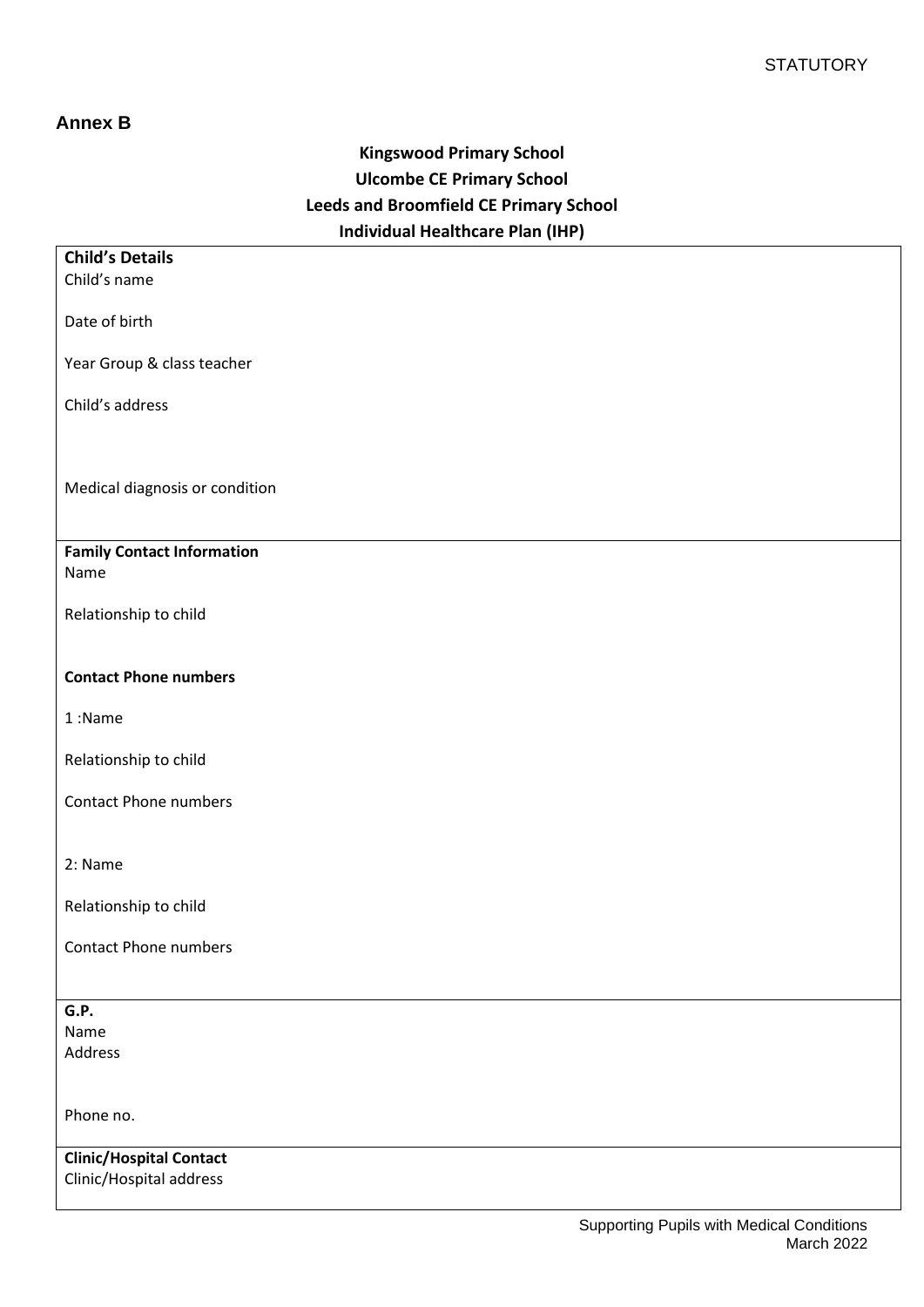Name of contact

Phone no.

#### **School Key Personnel**

Who is responsible for providing support in school?

Describe medical needs and give details of child's symptoms, triggers, signs, treatments, facilities, equipment or devices, environmental issues etc

Name of medication, dose, method of administration, when to be taken, side effects, contraindications, administered by/self-administered with/without supervision *(a school medicine form will also need to be completed and signed)*

Daily care requirements

Specific support for the pupil's educational, social and emotional needs

Arrangements for school visits/trips etc

Other information

Describe what constitutes an emergency, and the action to take if this occurs